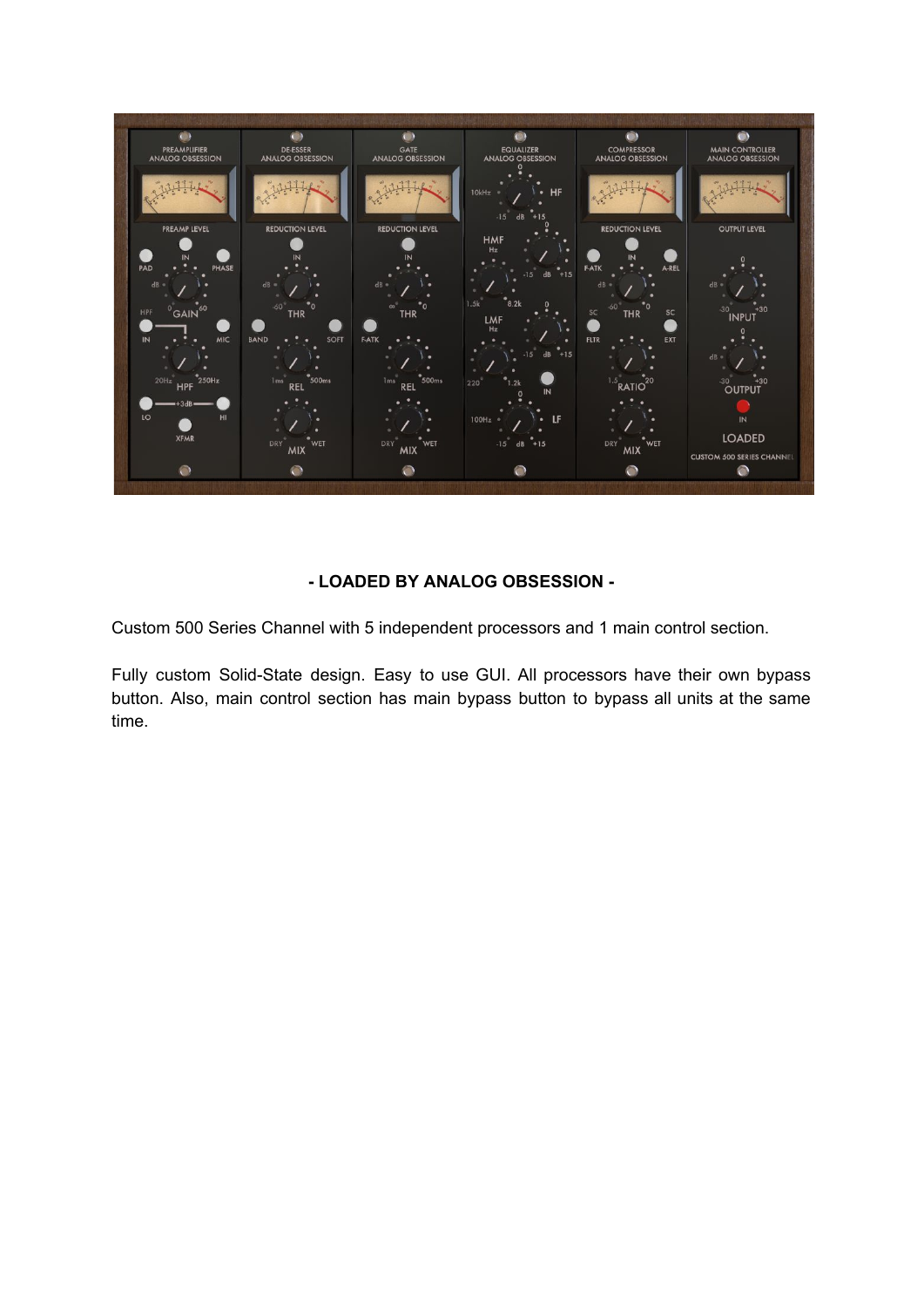

#### **- PREAMP -**

1.PREAMP LEVEL : This meter won't show exact input level. You can see saturation level with meter and find sweet-spot for your source.

2.IN : Bypass for preamp unit. Possible to use if you don't want to add any input preamp/saturation.

3.PAD : -20dB pad without affecting level. It has gain compensation and will reduce saturation and give you more headroom.

4.PHASE : This button will revert phase.

5.GAIN : Preamp gain controller knob with gain compensation. So, you will get preamp saturation without changing level.

6.HPF : Highpass Filter from 20Hz to 250Hz. HPF-IN button will engage it or close.

7.MIC : Preamp unit will work as line amp in default position. When you engage MIC button, you will be able to use microphone preamp instead of line amp.

8.LO/HI : +3dB baxandall equalizer for low and high bands. Totally passive design. No gain loss when you engage LO or HI. Both of them gain compensated (clean) to avoid gain loss.

9.XFMR : Preamp unit will work as IC-Balanced in default balanced. When you engage XFMR button, you will get Transformer-Balanced preamp instead of IC-Balanced.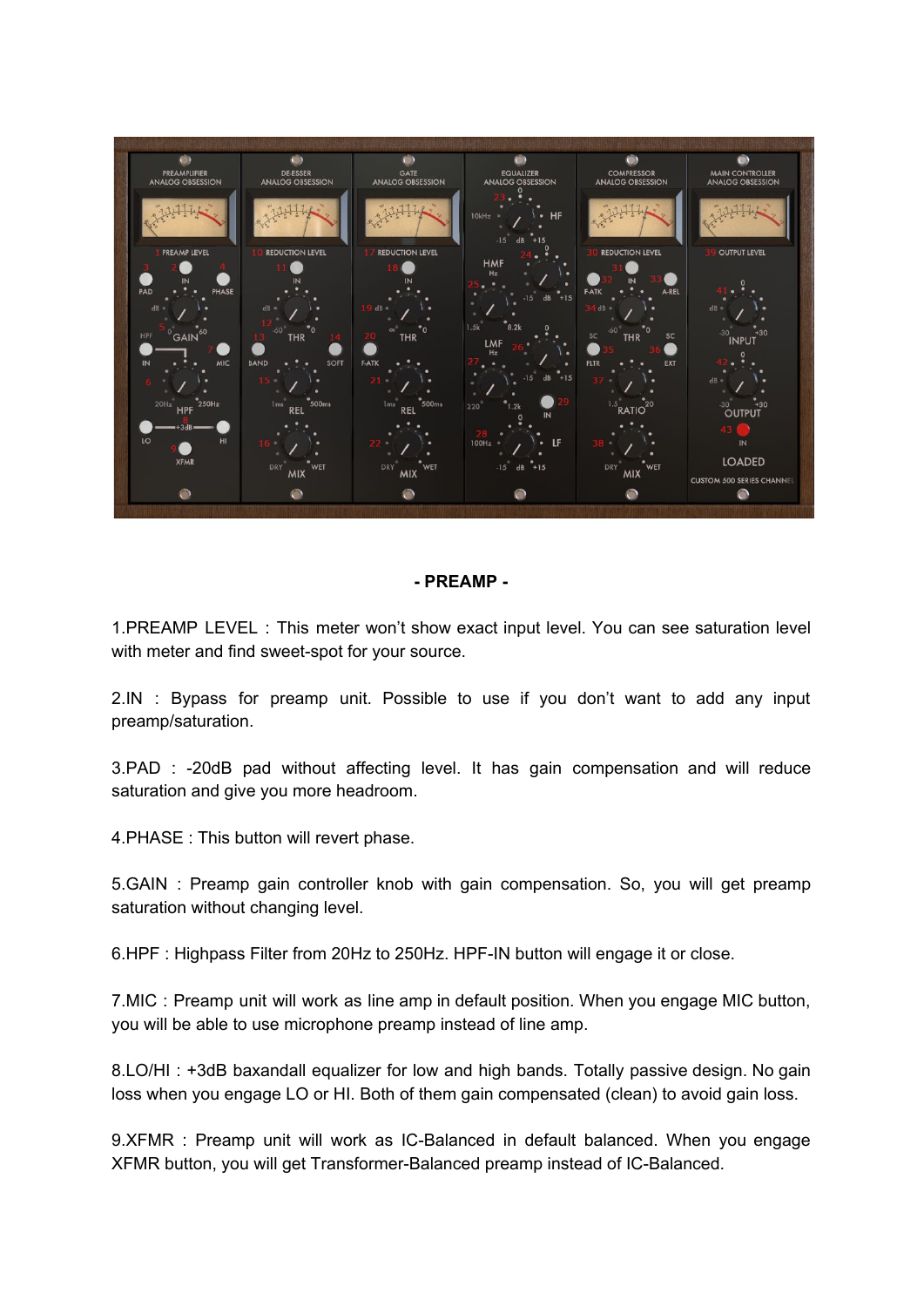

#### **- DE-ESSER -**

10.REDUCTION LEVEL : Meter to show you how much reduction you get with de-essing.

11.IN : Bypass for de-esser unit.

12.THR : 0dB to -60dB range controller to set threshold of de-esser.

13.BAND : De-Esser unit will work as "shelf-shape" mode in default position. When you engage BAND button, you will get bell-shape reduction.

14.SOFT : De-Esser unit will work as hard-mode. It means high ratio and fast attack. When you engage SOFT button, you will get slower attack and lower ratio. (Fast Attack - 0.1ms, Slow Attack - 10ms)

15.REL : Release time of de-esser. 1ms to 500ms.

16.MIX : To mix WET and DRY signal.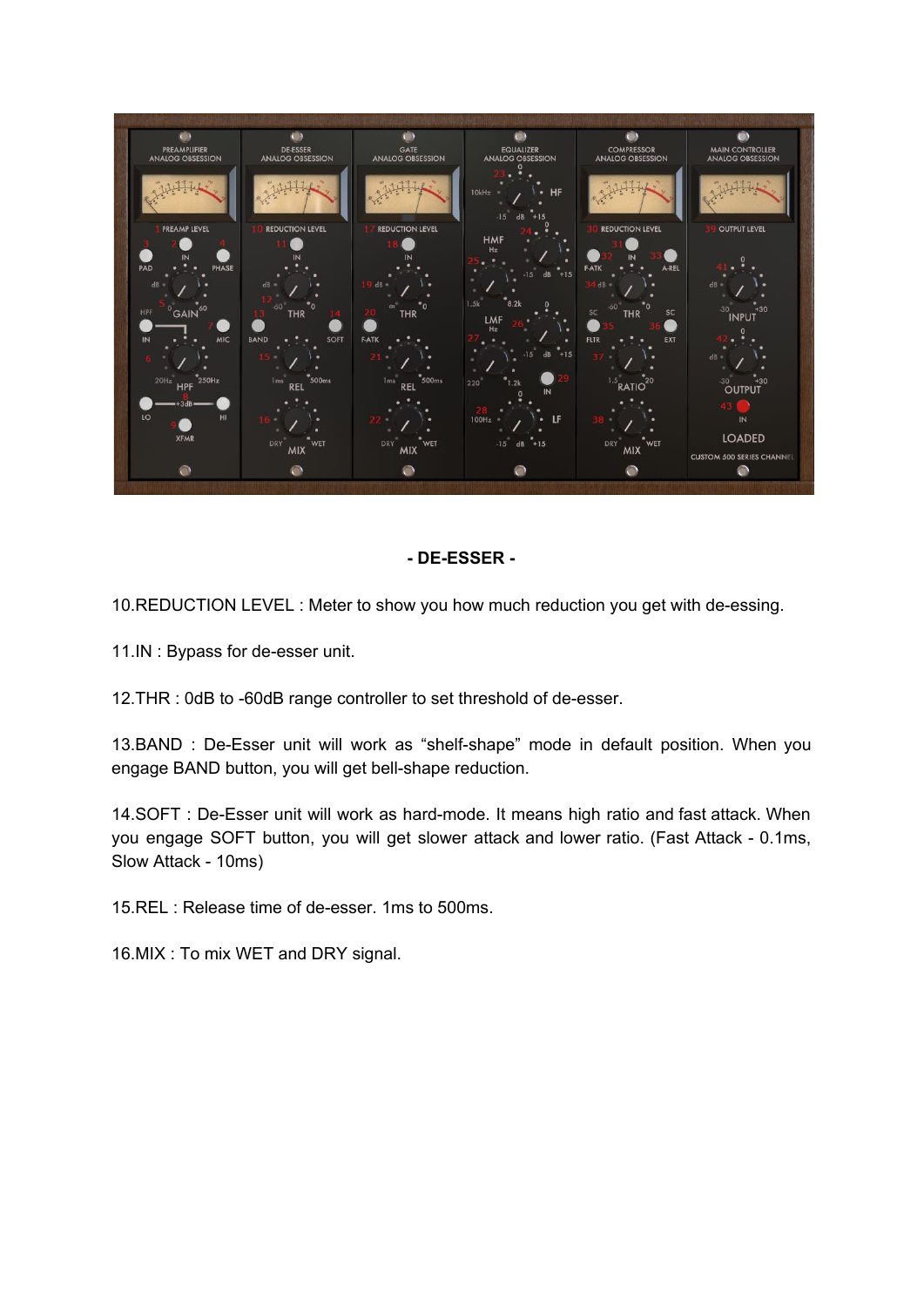

## **- GATE -**

17.REDUCTION LEVEL : Meter to show you how much reduction you get with gating.

- 18.IN : General bypass for gate unit.
- 19.THR : 0dB to inf range controller to set threshold of gate.
- 20.F-ATK : Fast attack setting for gate unit. (Fast Attack 0.1ms, Slow Attack 10ms)
- 21.REL : Release time of gate. 1ms to 500ms.
- 22.MIX : To mix WET and DRY signal.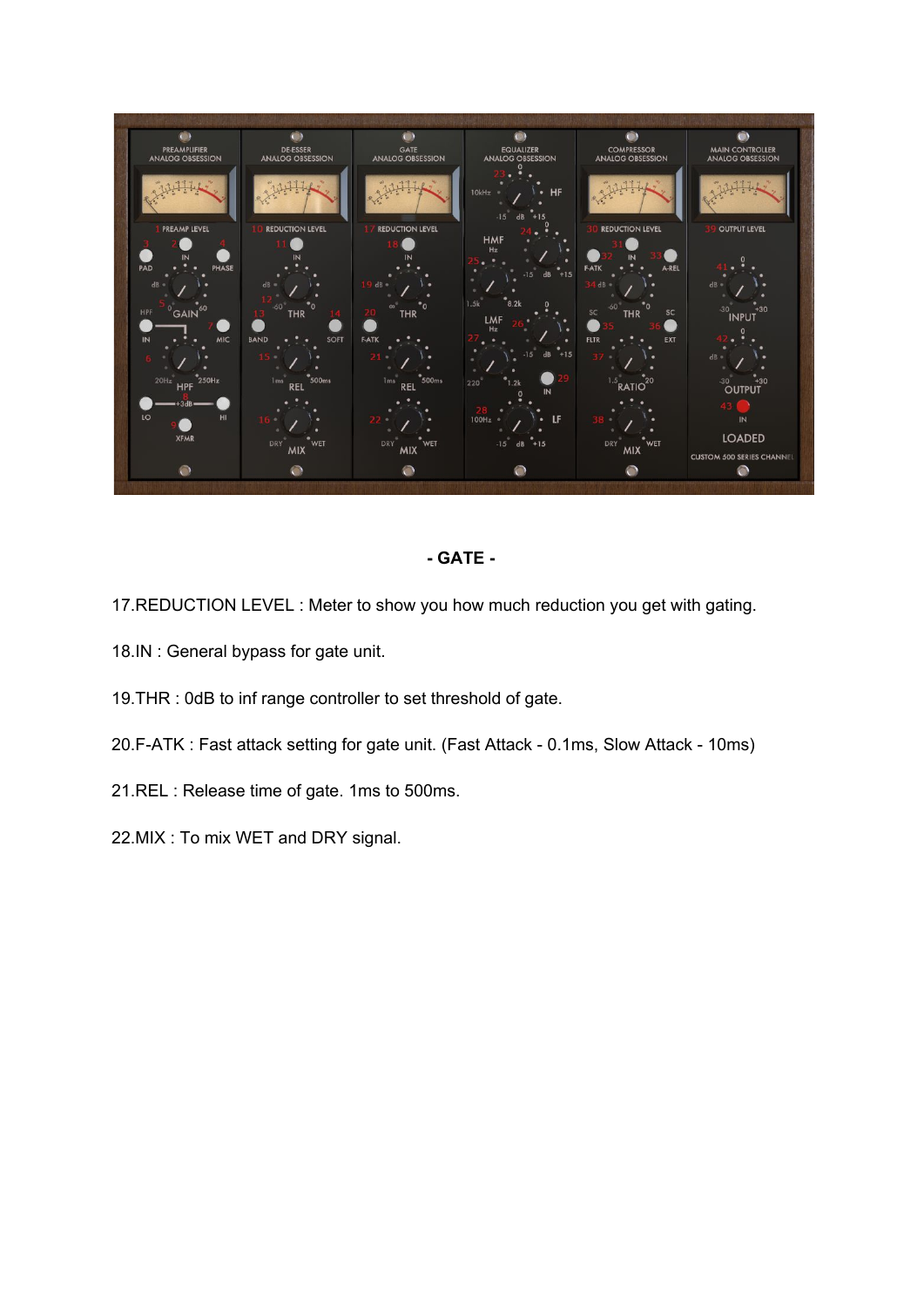

#### **- EQUALIZER -**

- 23.HF : 10kHz broad shelf. Continuously +/-15dB gain.
- 24.HMF : Continuously +/-15dB gain with Proportional Q.
- 25.HMF : 1.5kHz to 8.2kHz High-Mid frequency setting.
- 26.LMF : Continuously +/-15dB gain with Proportional Q.
- 27.LMF : 220Hz to 1.2k Low-Mid frequency setting.
- 28.LF : 100Hz broad shelf. Continuously +/-15dB gain.
- 29.IN : General bypass for equalizer unit.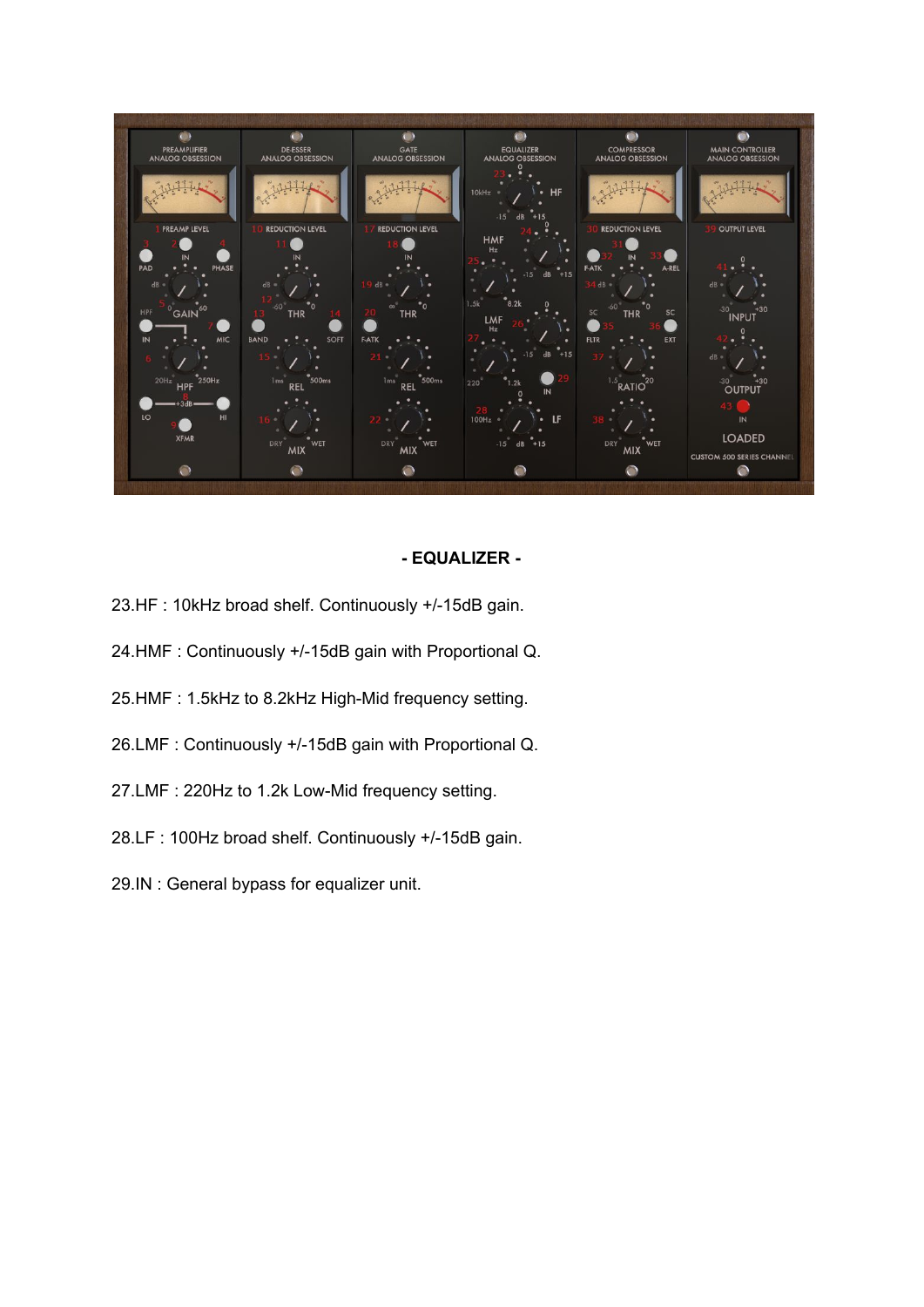

## **- COMPRESSOR -**

30.REDUCTION LEVEL : Meter to show you how much reduction you get with compressing.

31.IN : Bypass for compressor unit.

32.F-ATK : Fast attack setting for compressor unit. (Fast Attack - 0.1ms, Slow Attack - 10ms)

33.A-REL : Auto-Release setting for compressor unit. (Fixed Release - 120ms, Auto-Release works like LA2A)

34.THR : 0dB to -60dB range controller to set threshold of compressor.

35.SC-FLTR : Internal sidechain filter (Highpass Filter Mode)

36.SC-EXT : External sidechain (Possible to use Internal Sidechain with External Sidechain to filter out external signal)

37.RATIO : 1.5 to 20 ratio setting of compressor unit.

38.MIX : To mix WET and DRY signal.